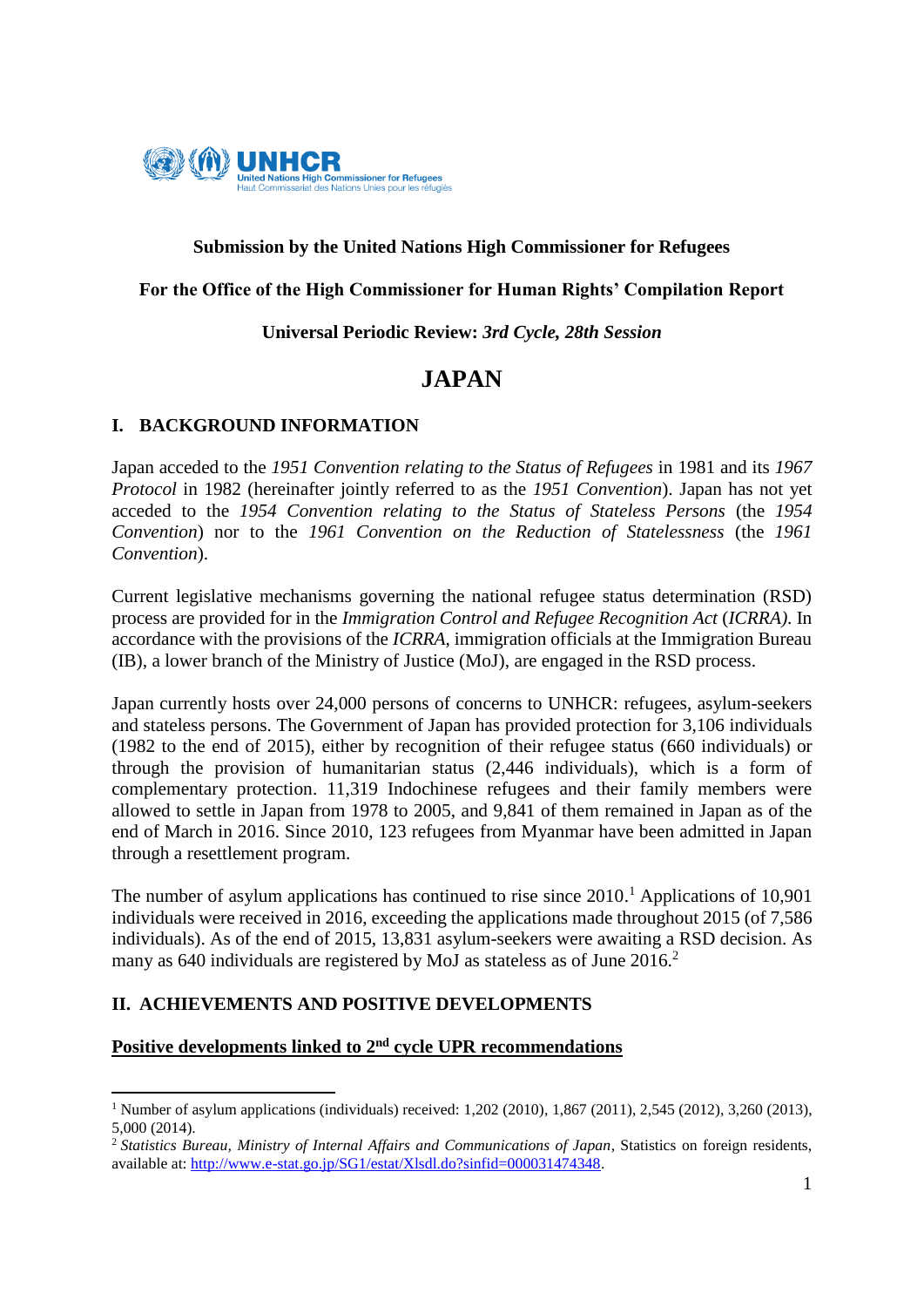**Linked to 2nd cycle UPR recommendation no. 147.166:** "Continue its efforts to protect the human rights of foreigners –including refugees– and prevent discrimination against them in both law and practice (Sudan)."<sup>3</sup>

It is noteworthy that in May 2016 the Prime Minister of Japan made an announcement that the country would admit 150 Syrians for the next 5 years through scholarship programmes.<sup>4</sup> UNHCR commends the Government of Japan's expression of international solidarity by initiating humanitarian admission programmes for Syrian refugees.

# **III. KEY PROTECTION ISSUES, CHALLENGES AND RECOMMENDATIONS**

# **Challenges linked to outstanding 2nd cycle UPR recommendations**

## **Issue 1: Detention of asylum-seekers and the use of alternatives to detention**

**Linked to 2nd cycle UPR recommendation no. 147.46:** "Consider amending the Immigration Control Act to introduce a maximum period of detention pending deportation (South Africa)."

Despite recent improvement in avoiding detention of asylum-seekers under the age of 18, UNHCR continues to express its concerns with regard to Japan's detention policies. As of the end of March 2015, 376 asylum-seekers were in detention in the country. <sup>5</sup> Restrictive measures<sup>6</sup> were introduced by the MoJ in September 2015 to circumvent repeated applications: individuals who re-apply for asylum for three times or more, without presenting any new facts, are subject to withdrawal of their residence permits, thus potentially ending up in detention. The maximum period of detention is not stipulated in the *ICRRA* and an independent and mandatory mechanism to review the necessity to detain has not been introduced.

The *ICRRA* stipulates two types of alternatives to detention (ATD): Permission for Provisional Stay (PPS) and Provisional Release (PR).<sup>7</sup> However, the approval rate for PPS is low,<sup>8</sup> and the application of the criteria for PPS and PR is left to the discretion of the MoJ. In addition, no mechanism exists to screen and identify vulnerable individuals who may require special care, and the Government of Japan does not provide for any financial support to NGOs offering accommodation to asylum-seekers who have been provisionally released.

Under the tripartite agreement<sup>9</sup> between the MoJ, the Forum for Refugees Japan (FRJ) and the Japan Federation of Bar Association (JFBA), an ATD pilot project was initiated in 2012. As

**.** 

<sup>&</sup>lt;sup>3</sup> All recommendations made to Japan during its  $2<sup>nd</sup>$  cycle UPR can be found in: "Report of the Working Group on the Universal Periodic Review: Japan" (14 December 2012), A/HRC/22/14, available at: [http://www.ohchr.org/EN/HRBodies/UPR/Pages/JPSession14.aspx.](http://www.ohchr.org/EN/HRBodies/UPR/Pages/JPSession14.aspx)

<sup>4</sup> E.g. Japan International Cooperation Agency, "*Japanese Initiative for the future of Syrian Refugees*", available at: [https://www.jica.go.jp/syria/english/office/others/jisr.html.](https://www.jica.go.jp/syria/english/office/others/jisr.html) See also: [http://www.mofa.go.jp/files/000158507.pdf.](http://www.mofa.go.jp/files/000158507.pdf)

<sup>5</sup> *Response No. 233 submitted to the House of Councillors by Mr. Shinzo Abe, Prime Minister of Japan*, available at: [http://www.sangiin.go.jp/japanese/joho1/kousei/syuisyo/189/toup/t189233.pdf.](http://www.sangiin.go.jp/japanese/joho1/kousei/syuisyo/189/toup/t189233.pdf)

<sup>6</sup> Immigration Bureau, Ministry of Justice*, Outline of the Revisions for Operation of the Refugee Recognition System*, September 2015, available at: [http://www.moj.go.jp/content/001166543.pdf.](http://www.moj.go.jp/content/001166543.pdf)

<sup>7</sup> PPS may be granted to asylum applicants when certain conditions are met and PR may be granted to detained foreigners by IB, based on humanitarian considerations.

<sup>8</sup> According to MoJ, in 2015, 83 individuals out of 919 applications (9 %) were granted PPS.

<sup>9</sup> *Memorandum of Understanding*, signed on 10 February 2012.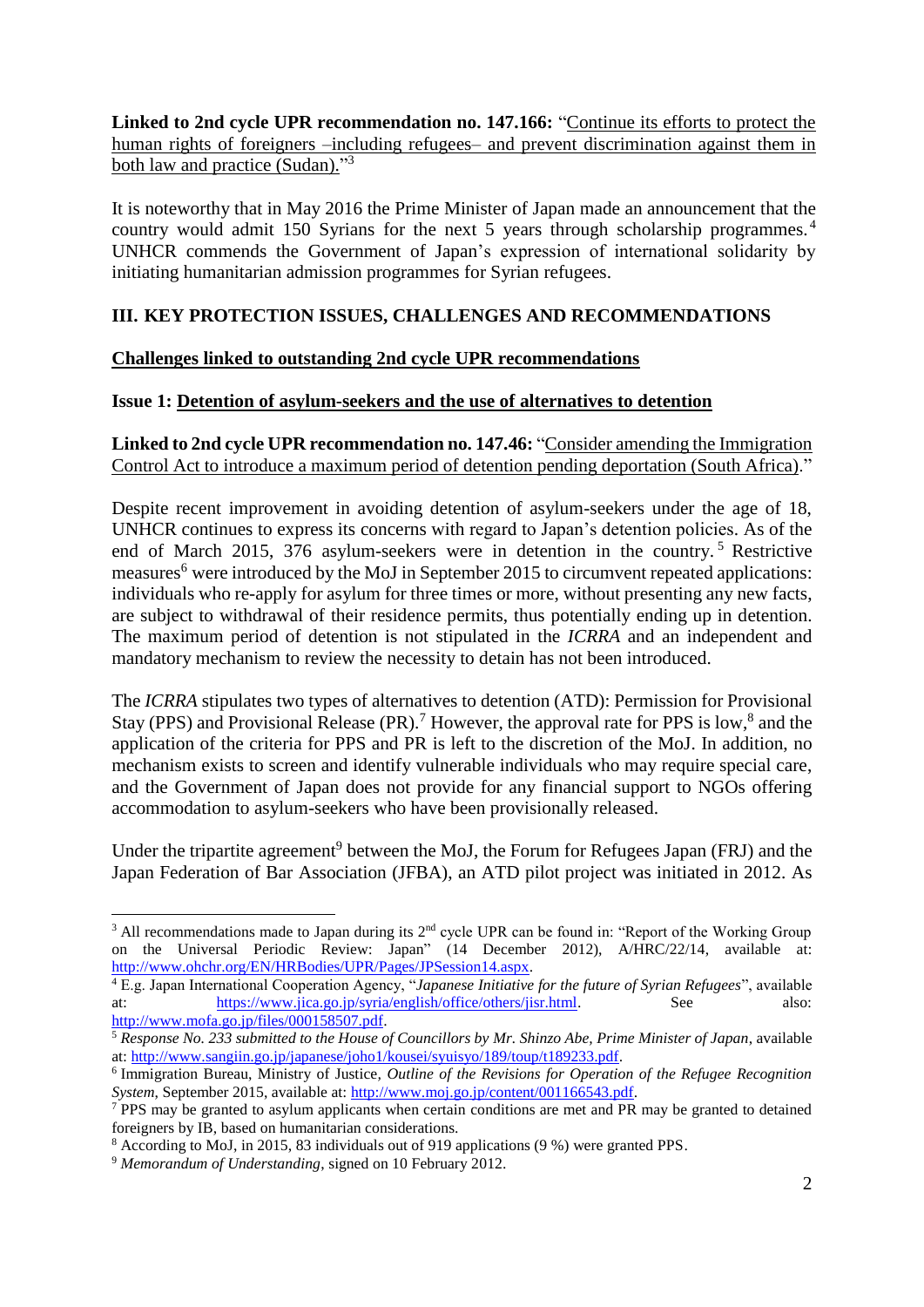many asylum-seekers are not eligible for PR or PPS, due to the requirements of having a guarantor or accommodation respectively, the project enabled FRJ to provide accommodation and lawyers for legal counselling. Some 20 individuals benefited from this project and were subsequently released in November 2015. Since then, the MoJ has made only one new referral (in February 2017), having a total of 21 individuals released since the start of the project.

## **Recommendations:**

UNHCR recommends that the Government of Japan:

- a) Establish legal and policy frameworks to avoid the detention of asylum-seekers, and continue efforts to end the detention of children;
- b) Use detention only as a last resort and consider ATD before a decision to detain is made;
- c) Introduce a maximum period of immigration detention;
- d) Utilize and expand the existing ATD, by establishing clear criteria in consideration of vulnerability of detainees and allocating sufficient government funding for necessary assistance, including accommodation needs; and
- e) Establish mandatory and independent review of detention, which include judicial safeguards.

## **Additional protection challenges**

## **Issue 2: Appropriate reception conditions for asylum-seekers**

UNHCR is concerned with the existing reception conditions in the country, as eligibility screening for assistance (under the responsibility of the Ministry of Foreign Affairs) takes quite a long time. This leaves many asylum-seekers in a desperate situation, particularly those who arrive in Japan without receiving any information or assistance. The number of asylum-seekers covered by Government-funded assistance is low, mainly due to restrictive eligibility criteria, lack of funding and "red tape". For example, in 2015, only 309 individuals received assistance, despite the increased number of asylum-seekers residing in the country.<sup>10</sup> In addition, a legal framework to provide adequate support for asylum-seekers with vulnerabilities is not in place, and the amount of assistance provided to asylum-seekers is smaller than the social welfare benefits for low-income Japanese nationals and long-term foreign residents.

Furthermore, as those without resident status are not issued any documents through which they can access services,<sup>11</sup> access is even made more difficult for asylum-seekers, especially at the municipality level. Moreover, with the new restrictions introduced in September 2015, those who submit asylum applications for a second time would be deprived of their work permit.

#### **Recommendations:**

 $\overline{a}$ 

UNHCR recommends that the Government of Japan:

- a) Review the existing state assistance scheme for asylum-seekers to ensure that all asylum-seekers' basic needs, including necessary financial means, food, clothing, accommodation, and medical care, are covered throughout the RSD process;
- b) Improve the current government-funded assistance to asylum-seekers by speeding up the screening process, expanding its eligibility criteria, and allocating sufficient government funding;

<sup>&</sup>lt;sup>10</sup> 2015 Annual Report of Foundation for Welfare and Education of the Asian People, available at: [http://www.fweap.or.jp/photo/zaimu/27jigyohokoku.pdf.](http://www.fweap.or.jp/photo/zaimu/27jigyohokoku.pdf)

<sup>&</sup>lt;sup>11</sup> Such as mental health care, schooling and private services, including housing.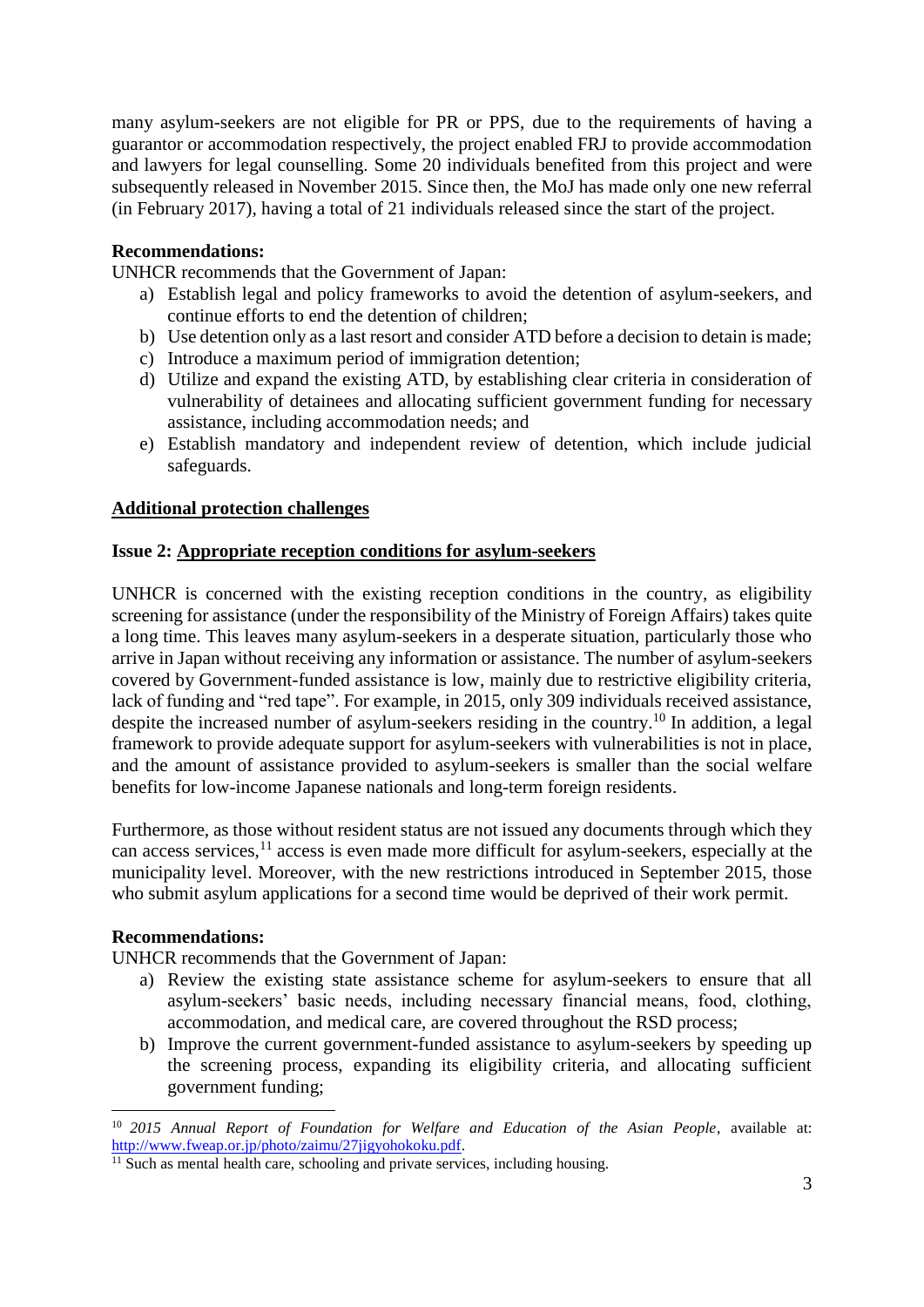- c) Establish legal and policy frameworks to identify asylum-seekers with special needs and vulnerabilities and ensure adequate support for them; and
- d) Grant permission to work for applicants whose RSD procedure exceeds six months, if the delay is caused by reasons beyond their control.

## **Issue 3: Fair and efficient asylum procedures**

The *ICRRA* contains only a limited set of provisions relating to the RSD procedure and the relevant legal status of asylum-seekers and refugees. A comprehensive and dedicated asylum law, which stipulates the rights and obligations of refugees and asylum-seekers and which reflects the provisions of the *1951 Convention*, is yet to be introduced.

There have been some positive developments made with regard to several RSD-related protection issues in recent years, in particular in the area of capacity building for those involved in the RSD procedure. However, UNHCR is still concerned with the fact that the Minister of Justice has overturned positive recommendations made by Refugee Examination Counsellors  $(RECs)$  at second instance,<sup>12</sup> which calls into question the independent nature of the RECs system. This practice has been previously criticized by different UN Human Rights Mechanisms.<sup>13</sup> Furthermore, asylum-seekers' access to legal assistance is insufficient. The majority of asylum-seekers do not qualify for government-funded legal aid, and legal representatives are not allowed to attend RSD interviews at first instance.

In addition, a dedicated government agency responsible for all key refugee- and asylum-related matters does not exist. Asylum applications are processed by IB, while responsibilities over other issues related to refugees and asylum-seekers, such as livelihood and integration, are dispersed across different government agencies.

UNHCR is further concerned about the lack of systematic compilation and analysis of country of origin information (COI), and the absence of age, gender and diversity sensitive approaches in the RSD procedure. Additionally, the *ICRRA* does not stipulate a clear set of criteria and procedural safeguards for the treatment of repeated applications, nor does it provide for clear eligibility criteria for granting complementary forms of protection. Moreover, the financial and human resource allocation in RSD operational system is insufficient to process the increasing number of asylum applications.<sup>14</sup>

#### **Recommendations:**

UNHCR recommends that the Government of Japan:

a) Adopt a dedicated asylum law which *inter alia* includes legal provisions introducing a clear set of criteria and procedural safeguards for the treatment of repeated applications and the granting of complementary forms of protection;

**<sup>.</sup>** <sup>12</sup> *Response No. 233*, cited above.

<sup>13</sup> See, for example, the following documents: Human Rights Committee, *Concluding Observations*, CCPR/C/JPN/CO/5, 94th Session, 30 October 2008, para. 25; Committee against Torture, *Conclusions and recommendations*, CAT/C/JPN/CO/1, 38th Session, 3 August 2007, para. 14 (b); and A/HRC/8/44, Human Rights Council, *Report of the Working Group on the Universal Periodic Review of Japan*, 30 May 2008, recommendation no 23.

<sup>&</sup>lt;sup>14</sup> For example, the number of refugee inquirers (who deal exclusively with asylum cases) has increased from 50 in 2003 to 140 in 2015, while the number of asylum applications has increased more than twentyfold during the same period (336 cases in 2003 compared to 7,586 cases in 2015), and continues to rise (7,926 cases in the first 9 months of 2016).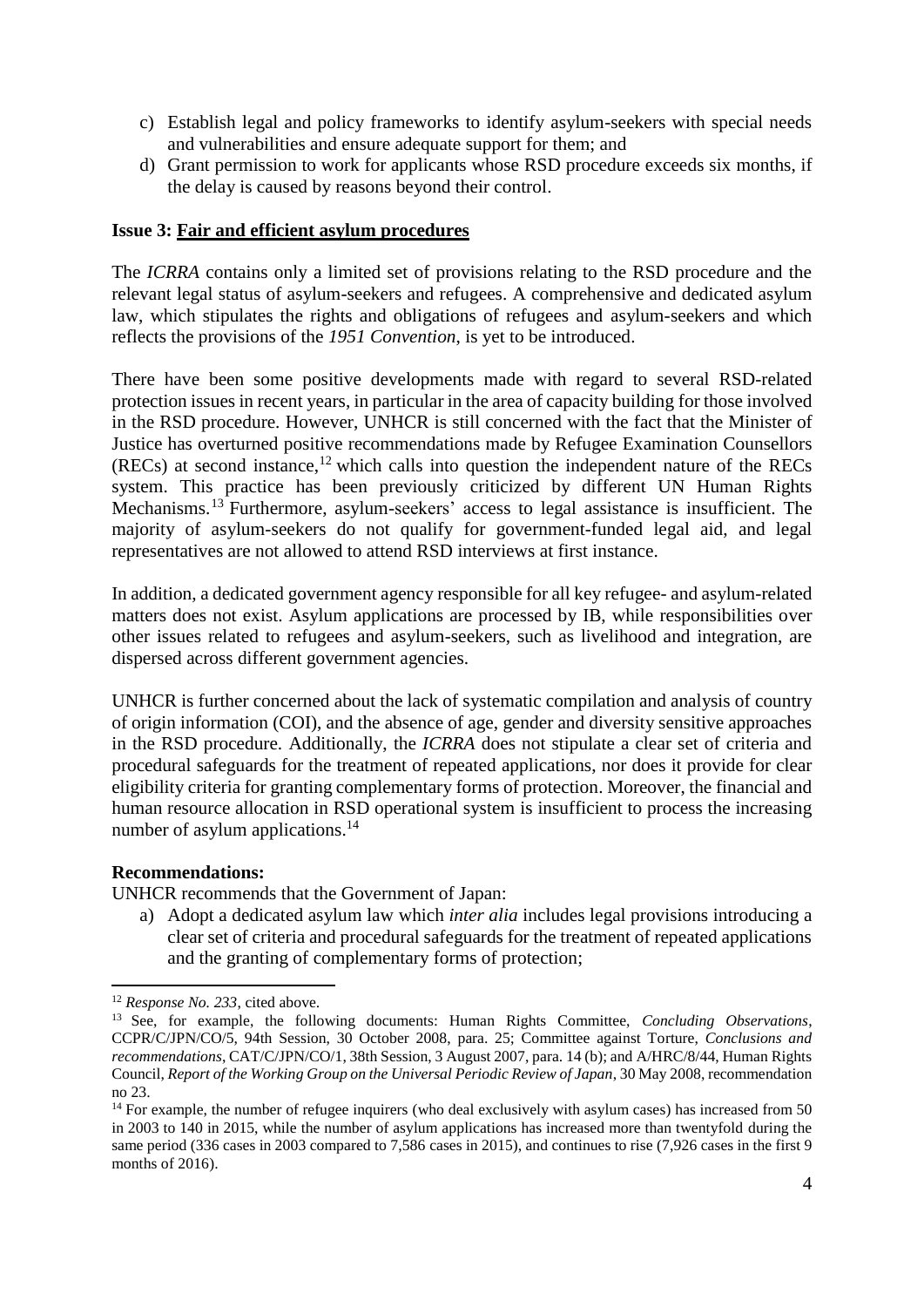- b) Establish a centralized government agency that consolidates refugee- and asylumrelated tasks, which are currently distributed among different ministries;
- c) Allocate sufficient financial and human resources to deal with the increasing number of applications and to improve the quality of RSD process, including the establishment of a unit dedicated to the compilation and analysis of COI;
- e) Maximize the independence and integrity of decisions made by RECs by empowering them with additional RSD training, a Secretariat independent from IB, and the authority to manage their own caseload;
- f) Allow legal representatives to participate at all stages of the asylum procedure and to allocate sufficient Government funding for the provision of free legal support to asylum-seekers; and
- g) Introduce specific measures to cater for the needs of those with different age, gender and diversity backgrounds; such as ensuring access to age-appropriate information on asylum procedures, mechanism of interagency coordination for child asylum-seekers and gender-sensitive interview procedures.

## **Issue 4: Statelessness**

There are no accurate or comprehensive statistics available on stateless persons residing in Japan. According to the alien registration database of the MoJ, as of June 2016, 640 persons were registered as being stateless. However, this number is recorded based on self-declarations of individuals, with no verification mechanisms in place.

Although the *Nationality Law* contains provisions for the prevention and the reduction of statelessness in Article 2 (iii) and Article 8 (iv), no other provisions, such as the definition of statelessness, are found in the existing national laws of Japan. Also, there is no mechanism in place through which statelessness can be determined.

Stateless persons and individuals with undetermined nationality and without legal residence status in Japan are not permitted to work or eligible to receive social welfare benefits like other foreigners. Moreover, statelessness is not an established criterion for either regularizing the legal stay or the granting of work permits to persons in an irregular situation.

#### **Recommendations:**

UNHCR recommends that the Government of Japan:

- a) Develop a statelessness status determination procedure to ensure the identification and protection of stateless persons; and
- b) Accede to the *1954 Convention* and the *1961 Convention*.

**Human Rights Liaison Unit Division of International Protection UNHCR March 2017**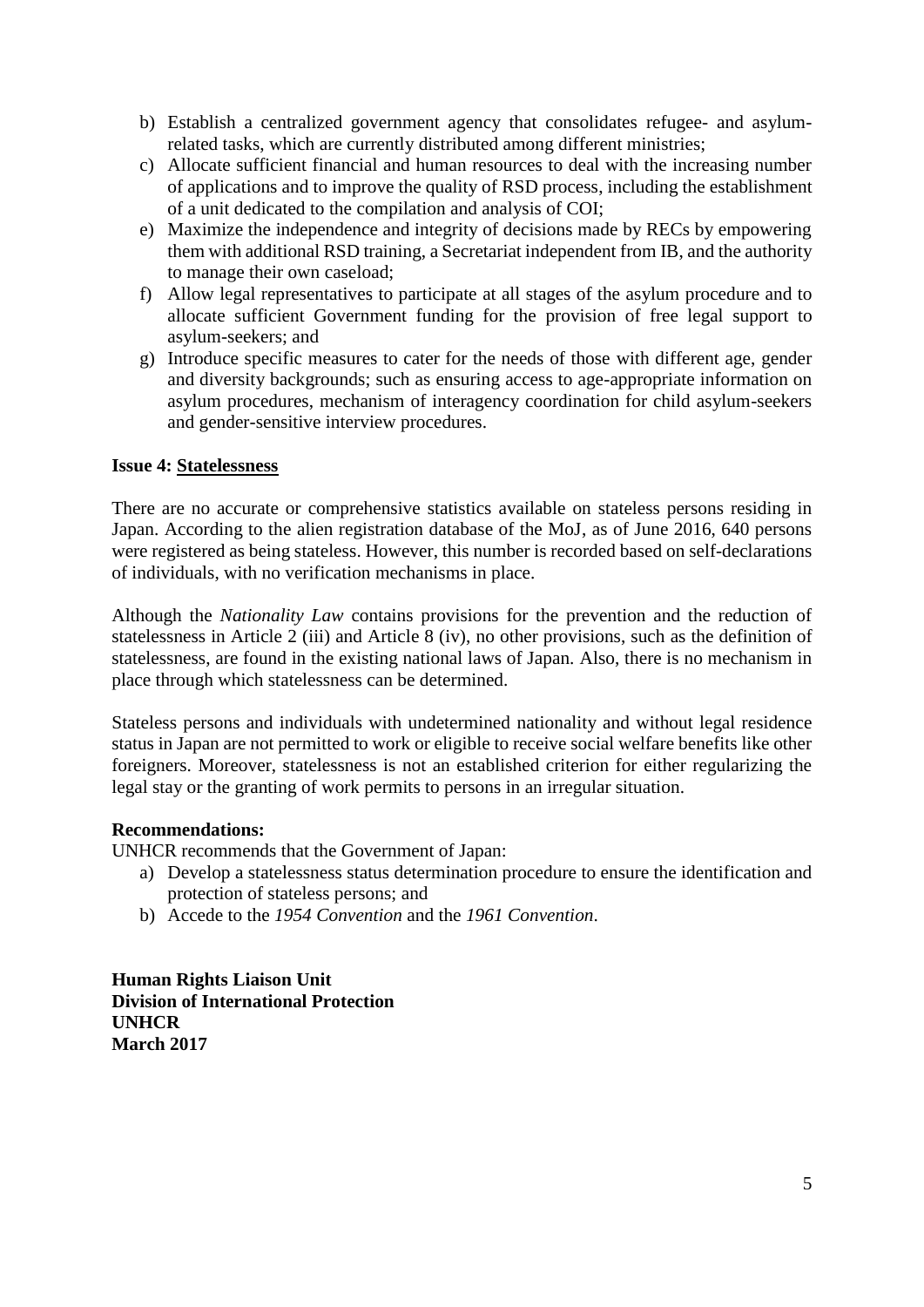# **ANNEX**

## **Excerpts of relevant Recommendations from the 2nd cycle Universal Periodic Review, Concluding Observations from UN Treaty Bodies and Recommendations of Special Procedures mandate holders**

## **JAPAN**

We would like to bring your attention to the following excerpts from the 2nd cycle UPR recommendations, UN Treaty Monitoring Bodies' Concluding Observations, and recommendations from UN Special Procedures mandate holders' reports relating to issues of interest and persons of concern to UNHCR with regards to Japan.

#### **I. Universal Periodic Review (Second Cycle – 2012)**

| Recommendation <sup>15</sup>                                                                                                                                                                                                                                                                         | Recommending<br>State/s | Position <sup>16</sup>               |  |
|------------------------------------------------------------------------------------------------------------------------------------------------------------------------------------------------------------------------------------------------------------------------------------------------------|-------------------------|--------------------------------------|--|
| <b>Refugees and asylum-seekers</b>                                                                                                                                                                                                                                                                   |                         |                                      |  |
| 147.92. Step up its efforts to combat discrimination and intolerance,<br>particularly towards migrants, foreigners, asylum seekers and refugees;                                                                                                                                                     | Tunisia                 | Supported                            |  |
| 147.166. Continue its efforts to protect the human rights of foreigners -<br>including refugees- and prevent discrimination against them in both law<br>and practice;                                                                                                                                | Sudan                   | Supported                            |  |
| <b>Non-discrimination</b>                                                                                                                                                                                                                                                                            |                         |                                      |  |
| 147.35. Implement the recommendation of the Committee on the<br>Elimination of Racial Discrimination (CERD) to adopt specific<br>legislation to outlaw direct and indirect racial discrimination, and<br>guarantee access to effective protection and remedies through competent<br>national courts; | South Africa            | Partially<br>supported <sup>17</sup> |  |
| 147.36. Ensure that the domestic legislation concerning discrimination is<br>consistent with that contained in the International Convention on the<br>Elimination of all Forms of Racial Discrimination (ICERD) which deals                                                                          | Switzerland             | Supported <sup>18</sup>              |  |

 $\overline{a}$ <sup>15</sup> All recommendations made to Japan during its 2nd cycle UPR can be found in: "Report of the Working Group on the Universal Periodic Review of Japan" (14 December 2012), A/HRC/22/14, available at: [http://www.ohchr.org/EN/HRBodies/UPR/Pages/JPSession14.aspx.](http://www.ohchr.org/EN/HRBodies/UPR/Pages/JPSession14.aspx)

**<sup>16</sup>** Japan's views and replies can be found in: *Addendum* (8 March 2013), A/HRC/22/14/Add.1, available at: [http://www.ohchr.org/EN/HRBodies/UPR/Pages/JPSession14.aspx.](http://www.ohchr.org/EN/HRBodies/UPR/Pages/JPSession14.aspx)

<sup>17</sup> **Addendum:** "(a) In the case of Japan, Article 14, Paragraph 1 of the Constitution stipulates that all people are equal under the law and there shall be no discrimination because of race.

<sup>18</sup> *Addendum:* "Article 98, paragraph 2 of the Constitution of Japan provides that "[t]he treaties concluded by Japan and established laws of nations shall be faithfully observed." As a matter of course, the Government of Japan enacts domestic laws and implements policies on the premise of compliance with its obligations under the treaties."

<sup>(</sup>b) It is obvious from the provision "by all appropriate means" in Article 2.1 of the ICERD, legislative measures are required, where appropriate and necessary. We do not recognize that the present situation of Japan is one in which discriminative acts cannot be effectively restrained by the existing legal system and in which explicit racial discriminative acts, which cannot be restrained by measures other than legislation, are conducted. Therefore, penalization of these acts is not considered necessary."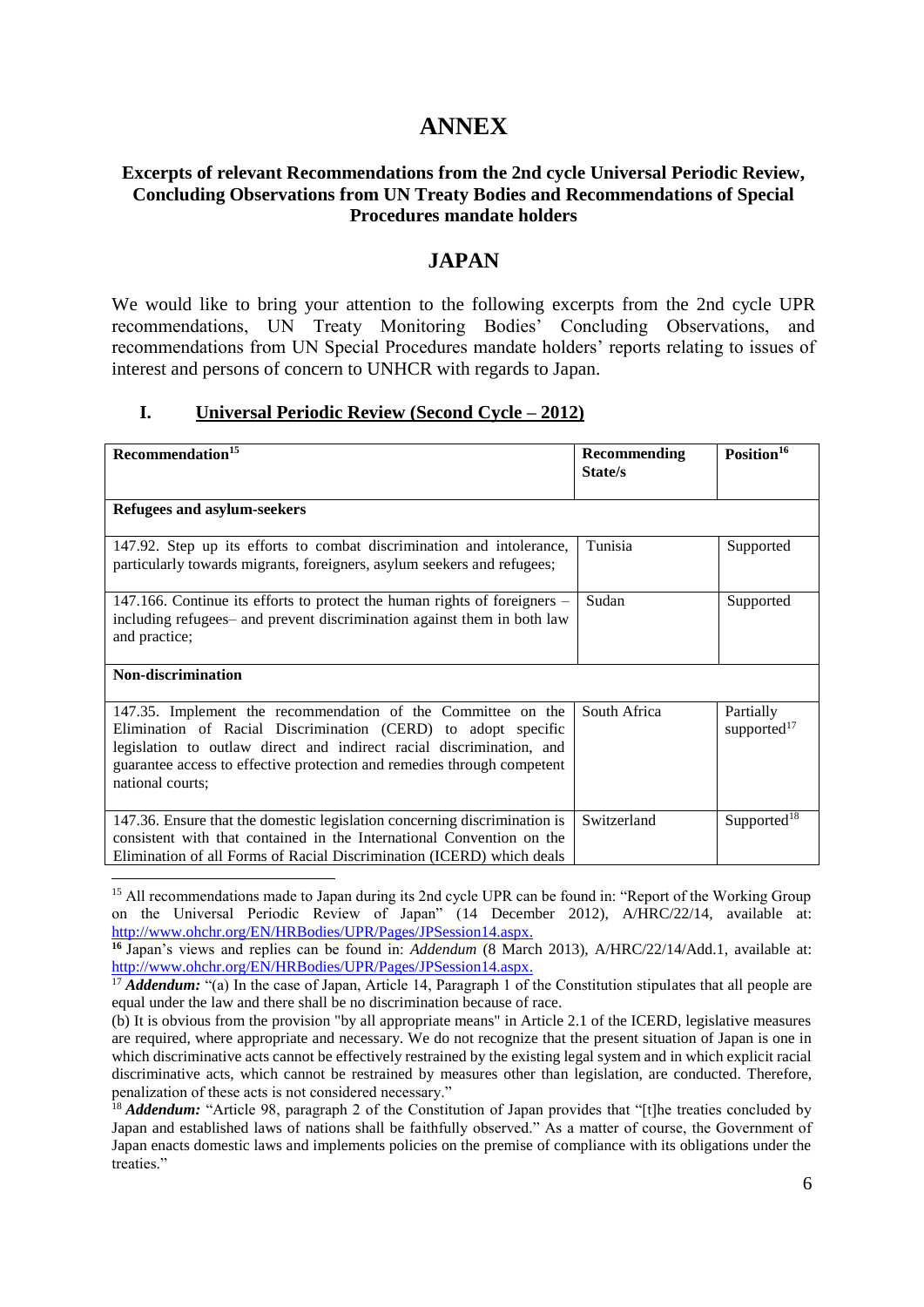| furthermore with all forms of direct or indirect discrimination based on<br>age, sex, religion and sexual orientation;                                                                                                                                                                                                                                                                                  |                        |           |  |
|---------------------------------------------------------------------------------------------------------------------------------------------------------------------------------------------------------------------------------------------------------------------------------------------------------------------------------------------------------------------------------------------------------|------------------------|-----------|--|
| <b>Gender equality and SGBV</b>                                                                                                                                                                                                                                                                                                                                                                         |                        |           |  |
| 147.71. Take urgent measures to promote gender equality and effectively<br>protect women and children's rights;                                                                                                                                                                                                                                                                                         | China                  | Supported |  |
| 147.73. Strengthen the promotion of gender and the fight against violence<br>against women;                                                                                                                                                                                                                                                                                                             | Senegal                | Supported |  |
| 147.76. Foster its holistic approach on gender equality, in particular<br>empowering women's social and economic rights and fighting domestic<br>violence;                                                                                                                                                                                                                                              | Viet Nam               | Supported |  |
| 147.127. Further efficiently address violence against women, through<br>facilitation of the reporting of domestic and sexual violence and providing<br>support services to victims;                                                                                                                                                                                                                     | Republic of<br>Moldova | Supported |  |
| Access to nationality and birth registration                                                                                                                                                                                                                                                                                                                                                            |                        |           |  |
| 147.78. Ensure equality and non-discrimination of children born out of<br>wedlock in issues related to the acquisition of nationality, inheritance<br>rights and birth registration;                                                                                                                                                                                                                    | Slovenia               | Supported |  |
| 147.79. Adopt comprehensive measures against discrimination towards<br>children and repeal all legislation that discriminates against children born<br>out of wedlock. Promote awareness campaigns and education programs<br>about the human rights of all boys, girls and adolescents, particularly in<br>relation to the acquisition of nationality, inheritance rights and the right<br>to identity; | Uruguay                | Supported |  |
| 147.80. In line with requests by CEDAW and the CRC, review the<br>situation of children born out of wedlock who do not enjoy nationality,<br>inheritance and birth registration rights;                                                                                                                                                                                                                 | Botswana               | Supported |  |
| 147.81. Take the necessary measures to ensure universal birth<br>registration, including for children born out of wedlock and regardless of<br>the parents' immigration status;                                                                                                                                                                                                                         | Mexico                 | Supported |  |
| <b>Trafficking in persons</b>                                                                                                                                                                                                                                                                                                                                                                           |                        |           |  |
| 147.131. Continue measures for improving access by women victims of<br>trafficking and sexual violence to complaints mechanisms and protection<br>services;                                                                                                                                                                                                                                             | Azerbaijan             | Supported |  |
| 147.135. Most complexly address the root causes of trafficking and<br>effectively protect and support victims;                                                                                                                                                                                                                                                                                          | Republic of<br>Moldova | Supported |  |
| 147.137. Further advance efforts to address the root cause of trafficking<br>and to protect and support victims of trafficking;                                                                                                                                                                                                                                                                         | Trinidad and<br>Tobago | Supported |  |
| 147.138. Ensure effective protection from violence and sexual<br>exploitation for women, particularly women who are migrants or from<br>minority groups;                                                                                                                                                                                                                                                | <b>Belarus</b>         | Supported |  |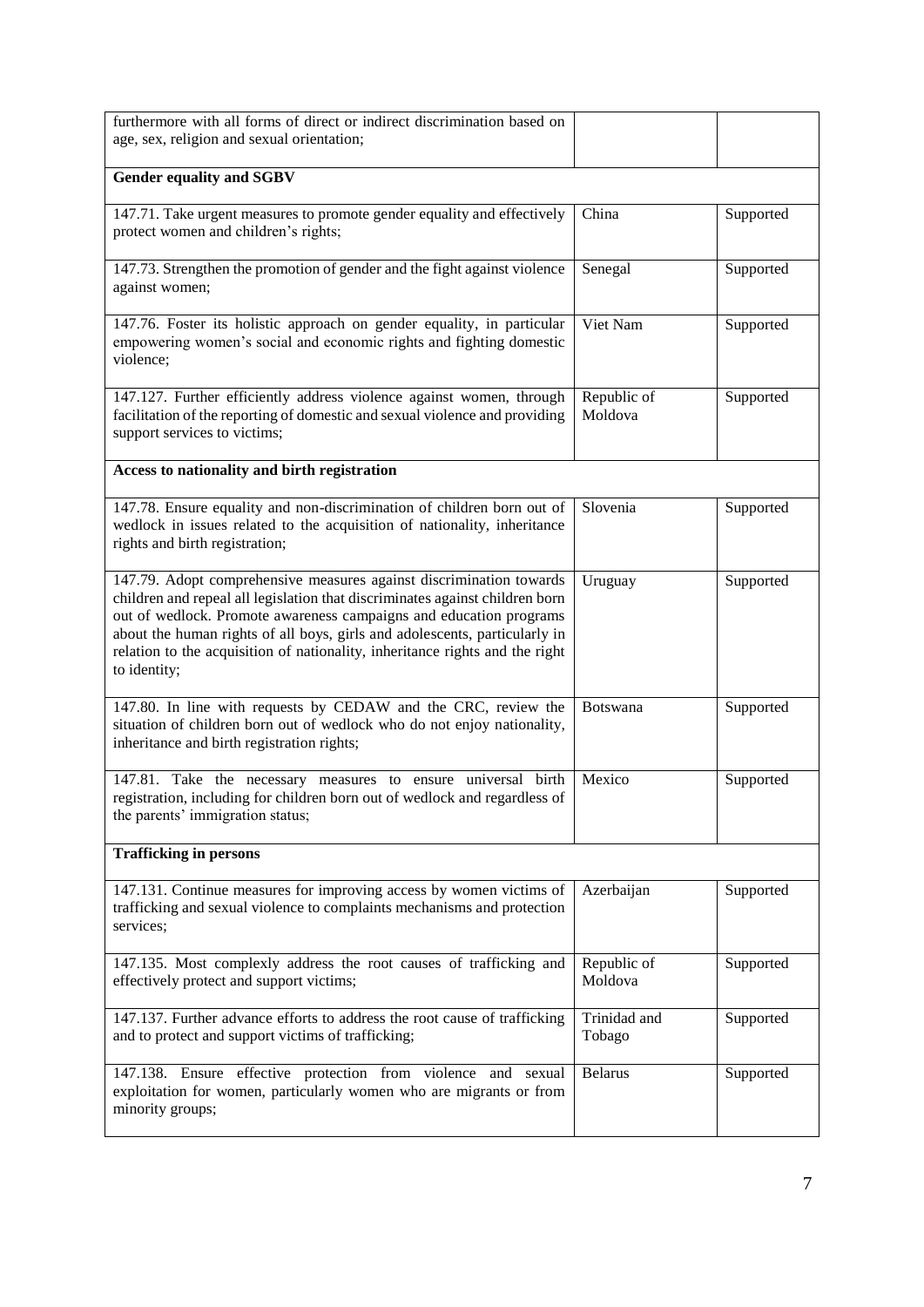# **II. Treaty Bodies**

# **Committee on the Elimination of Discrimination against Women**

Concluding Observations, (7 March 2016), [CEDAW/C/JPN/CO/7-8](http://tbinternet.ohchr.org/_layouts/treatybodyexternal/Download.aspx?symbolno=CEDAW/C/JPN/CO/7-8&Lang=En)

#### **Violence against women**

22. The Committee notes that the Ministry of Justice established a committee to review the Penal Code in order to address various issues including (a) the narrow definition of the crime of rape, which only applies to vagina-penal penetration; (b) raising the low penalties for sex crimes; (c) the adoption of legal provisions explicitly criminalizing marital rape and (d) the introduction of ex officio prosecution of sex crimes. The Committee is, however, concerned that the Ministry of Justice's committee that reviewed the Penal Code did not consider it necessary to explicitly criminalize marital rape. It is also concerned that the age of sexual consent remains 13 years and that the minimum penalty for statutory rape is only 3 years' imprisonment. The Committee is further concerned at:

- (a) The lack of provisions in the Penal Code specifically criminalizing incest;
- (b) Reports of inordinate delays in the issuance of emergency protection orders by courts, which expose victims of violence, including domestic violence, to a risk of further violence;
- (c) Information that migrant women, ethnic and other minorities, and women with disabilities who are victims of violence, including domestic violence, are reluctant to report cases to the authorities, and that migrant women, in particular, fail to do so due to the risk of having their residence status revoked, as they are required to provide "justifiable reasons" for protection under the Immigration Control and Refugee Recognition Act ; and
- (d) The uncertainty regarding the application of the Spousal Violence Prevention Act to all women in all family settings and the reluctance of the judiciary to issue protective measures in such cases.

23. **Recalling its General Recommendation No. 19 (1992) on violence against women, and its previous recommendations (CEDAW/C/JPN/CO/6, para. 30), the Committee urges the State party to:** 

- (a) **Make full use of the Convention and the Committee's General Recommendation No. 19 (1992), as well as its jurisprudence, when amending its Penal Code, to ensure that it comprehensively addresses violence against women, including domestic violence and incest as a specific crime;**
- (b) **Expedite the amendment of the Penal Code to expand the definition of rape and ensure** *ex officio* **prosecution of sex crimes;**
- (c) **Amend the Penal Code to explicitly criminalise marital rape and raise the minimum penalty for statutory rape;**
- (d) **Expedite the judicial process for issuing emergency protection orders;**
- (e) **Encourage reporting by victims of all forms of violence against women and girls, particularly migrant women, and ensure that shelters are available and adequately equipped for women victims of violence;**
- (f) **Ensure training of lead personnel and that all cases of violence against women and girls are thoroughly and effectively investigated and that perpetrators are prosecuted and, if convicted, adequately punished ; and**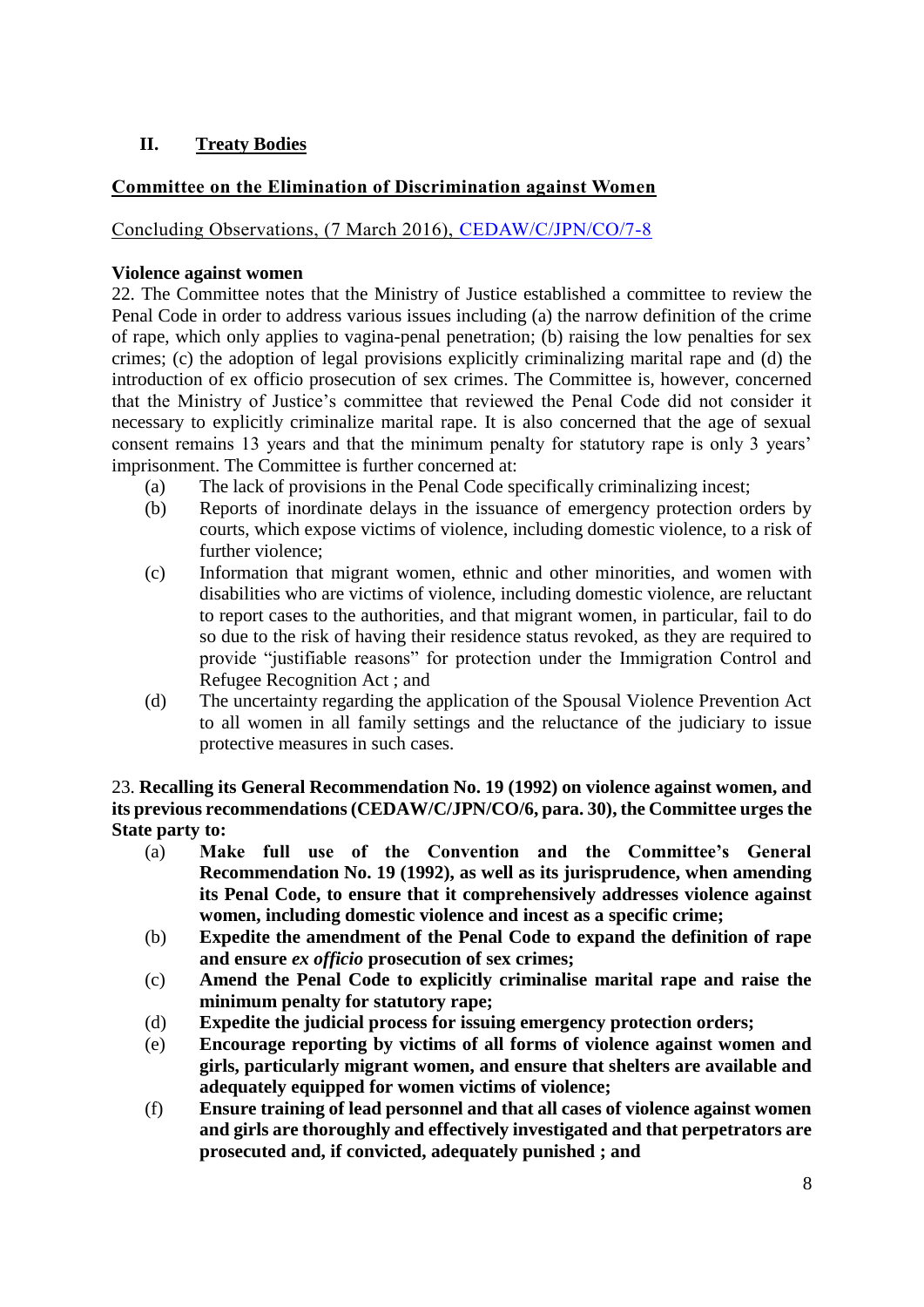## (g) **Ensure that the Spousal Violence Prevention Act also applies to all women in all family settings.**

## **Trafficking and exploitation of prostitution**

26. The Committee notes the adoption by the State party of an Action Plan to Combat Trafficking in Persons in December 2014 and the establishment of the Council for the Promotion of Measures to Combat Trafficking in Persons. The Committee welcomes efforts by the State party to reform the Industrial Training and Technical Internship Programme by introducing draft legislation, which is before Parliament (Diet). The Committee is, however, concerned that the State party remains a source, transit and destination country for trafficking in persons, in particular women and girls, for purposes of labour and sexual exploitation and that:

- (a) Women continue to be subjected to sexual exploitation in the entertainment industry, particularly for prostitution and pornographic film production; and
- (b) Women and girls coming to the State party under the Industrial Training and Technical Internship Programme continue to be subjected to forced labour and sexual exploitation.
- 27. **The Committee recommends that the State party:**
	- (a) **Intensify regular labour inspections and other efforts to combat trafficking in persons, particularly women and girls recruited under the Industrial Training and Technical Internship Programme;**
	- (b) **Intensify monitoring and inspection programmes targeting establishments that provide adult entertainment and produce pornographic film, in order to prevent sexual exploitation;**
	- (c) **Continue efforts aimed at bilateral, regional and international cooperation to prevent trafficking, including by exchanging information with other countries in the region and harmonizing legal procedures to prosecute traffickers;**
	- (d) **Provide information in the next periodic report on the implementation of reforms envisaged under the Industrial Training and Technical Internship Programme; and**
	- (e) **Ratify the Protocol to Prevent, Suppress and Punish Trafficking in Persons, Especially Women and Children, supplementing the United Nations Convention against Transnational Organised Crime.**

#### **Committee on the Elimination of Racial Discrimination**

# Concluding Observations, (26 September 2014), [CERD/C/JPN/CO/7-9](http://tbinternet.ohchr.org/_layouts/treatybodyexternal/Download.aspx?symbolno=CERD/C/JPN/CO/7-9&Lang=En)

#### **Ethnic composition of the population**

6. The Committee, while taking note of data on the ethnic composition of its population provided by the State in its report as well as in its core document, regrets that such data are not comprehensive, in particular with regard to vulnerable groups, including non-citizens. The Committee is therefore unable to properly evaluate the situation of such groups in the State party (art. 1).

**In accordance with paragraphs 10 to 12 of its revised treaty-specific reporting guidelines (CERD/C/2007/1) and taking into account its general recommendation No. 24 (1999)**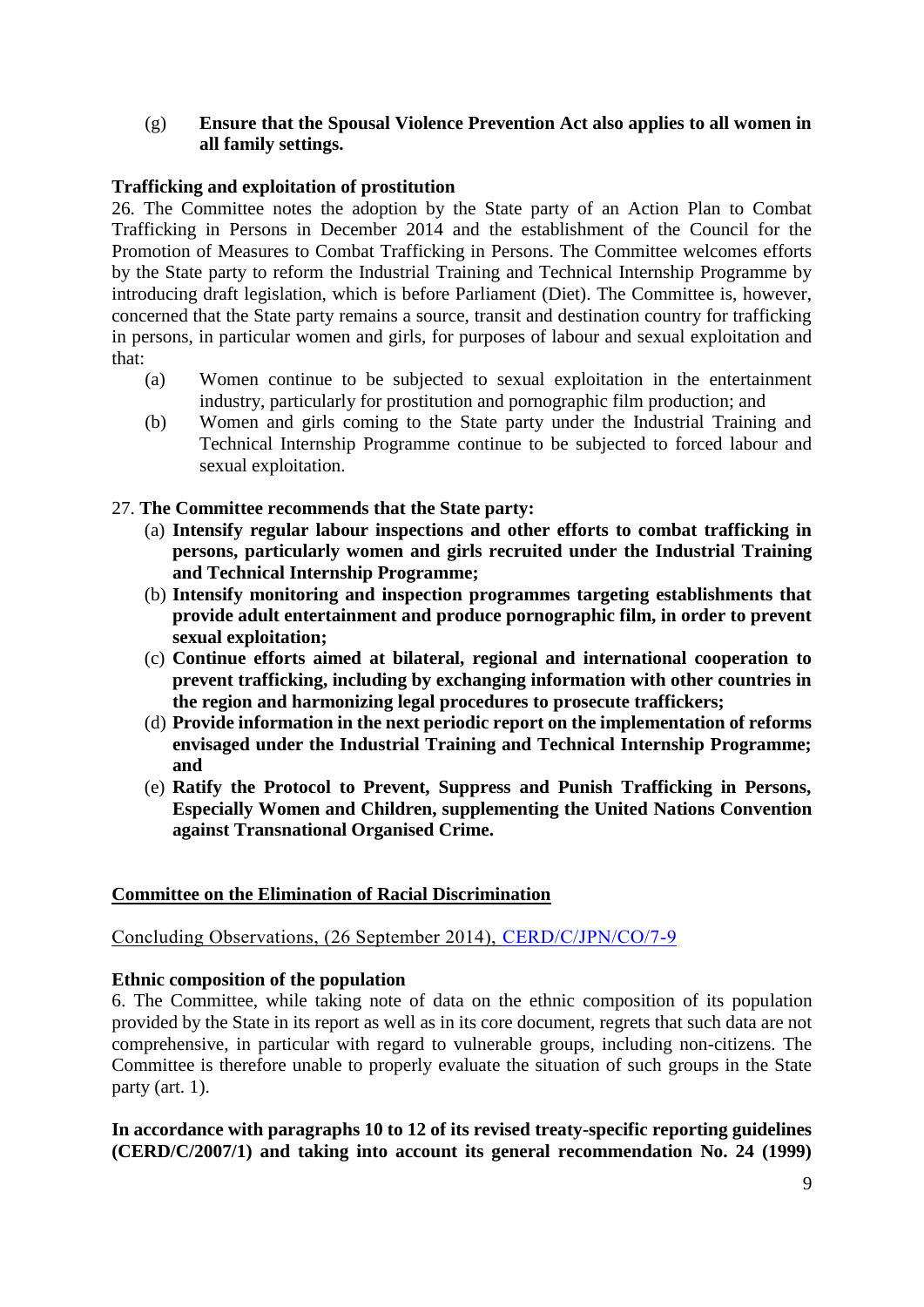**concerning article 1 of the Convention and general recommendation No. 30 (2004) on discrimination against non-citizens, the Committee recommends that the State party:** 

- (a) **Conduct research into the commonly spoken languages, mother tongues and other indicators of diversity and collect information from social surveys on vulnerable groups;**
- (b) **Collect comprehensive, reliable and up-to-date statistical data on socioeconomic indicators, disaggregated by nationality and ethnic origin, including on immigrants and refugees, in order to define policies that take into account the specific needs of all segments of its society and to allow the Committee to better assess how the rights enshrined in the Convention are protected in Japan.**

#### **Trafficking in persons**

16. While noting the information provided by the delegation of the State party on measures taken to prevent and combat trafficking in persons, the Committee is concerned about the persistence of trafficking in minority women in the State party, in particular for purposes of sexual exploitation. The Committee is also concerned about the lack of data that would enable the extent of the phenomenon of trafficking in the State party to be assessed. The Committee is further concerned about the absence of information on specific legislative provisions against trafficking, as well as on cases related to investigations, prosecutions and sanctions imposed on those responsible (art. 5).

## **The Committee recommends that the State party:**

- (a) **Adopt specific legislation against trafficking in persons;**
- (b) **Intensify its efforts to combat trafficking in persons, including of migrant women, and take preventive measures to address its root causes in the context of Japan's Action Plan of Measures to Combat Trafficking in Persons;**
- (c) **Provide assistance, protection, temporary residence status, rehabilitation and shelters, as well as psychological and medical services and other assistance, to victims;**
- (d) **Promptly and thoroughly investigate, prosecute and punish those responsible;**
- (e) **Provide specialized training to all law-enforcement officials, including police officers, border guards and immigration officers in the identification of, assistance to and protection of victims of trafficking;**
- (f) **Inform the Committee of the situation on trafficking in the State party, especially of people from minority groups.**

#### **Violence against foreign and minority women**

17. The Committee is concerned about information on persistent violence against foreign, minority and indigenous women. It is particularly concerned that, under the provisions of the revised Immigration Control and Refugee Recognition Act of 2012, the authorities may revoke the residence status of foreign women who have been married to a Japanese national or a foreigner with a permanent residency status if such foreign women "fail to continue to engage in activities as spouse while residing in Japan for more than six months", as provided under Section I, Article 22-4 of the Immigration Control Act. These provisions may prevent foreign women who are victims of domestic violence by their husbands from leaving abusive relationships and from seeking assistance. (art. 2, 5).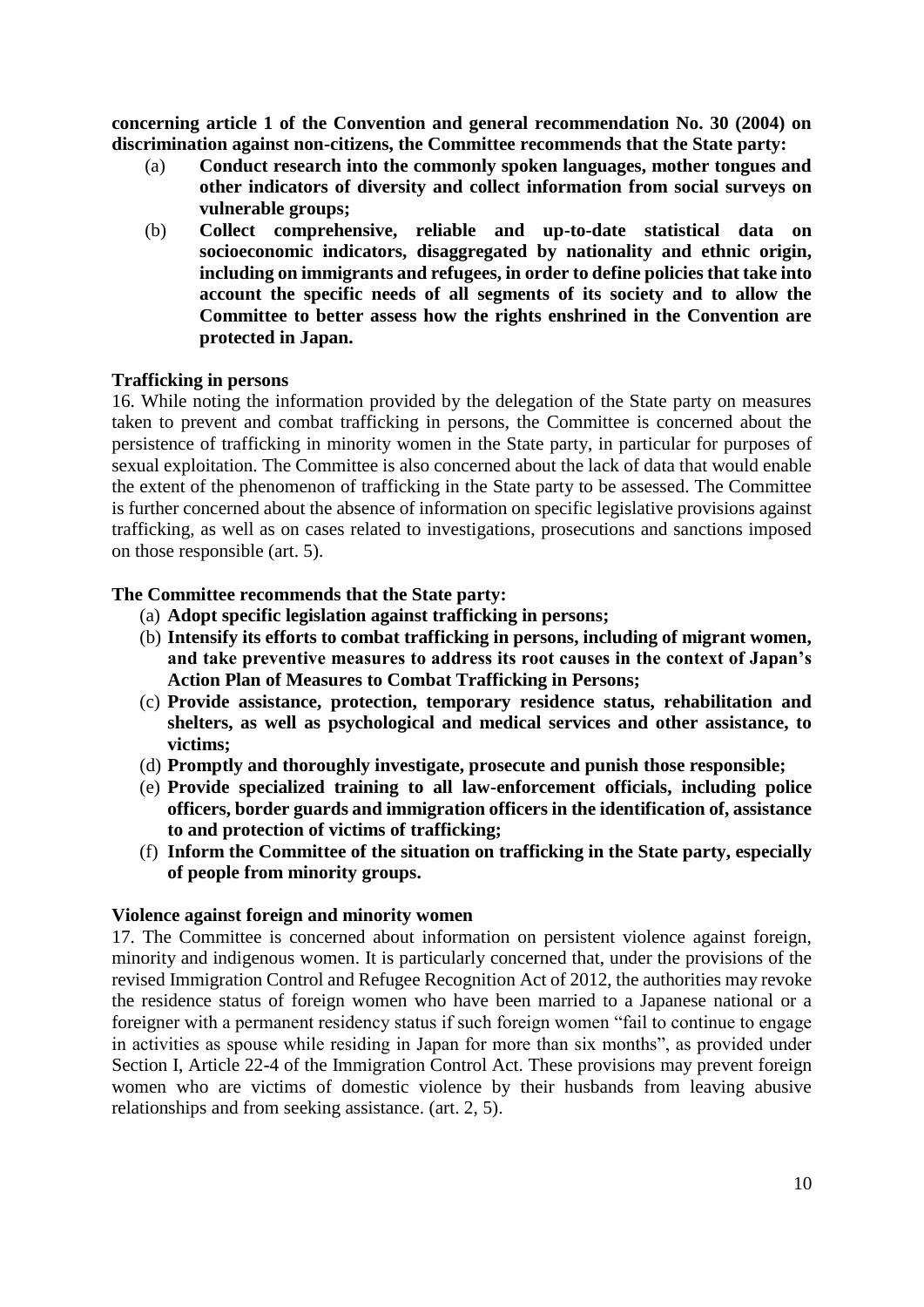**In the light of its general recommendation No. 25 (2000) on the gender-related dimensions of racial discrimination and No. 30 (2004) on discrimination against non-citizens, the Committee recommends that the State party take adequate measures to effectively address the issue of violence against migrant, minority and indigenous women by prosecuting and sanctioning all forms of violence against them, and to ensure that victims have access to immediate means of redress and protection. The State party should also review its legislation on residence status to ensure that foreign women married to Japanese citizens or to non-citizens with permanent residence status will not be expelled upon divorce or repudiation, and that the application of the law does not have the effect, in practice, of forcing women to remain in abusive relationships.**

#### **Refugees and asylum seekers**

23. The Committee is concerned about reports of racial discrimination faced by some refugees and asylum seekers, in particular non-Asians and Africans, at work, at school and in their interaction with public institutions and local communities. The Committee is also concerned about the detention of asylum seekers for long periods and inadequate conditions in detention facilities. While noting that the Japanese Nationality Act has a provision for the prevention and the reduction of statelessness, the Committee is concerned that the State party has not yet developed a determination procedure for statelessness. It is also concerned that some stateless persons without residence permits have faced indefinite pre-deportation detention and some have been at risk of human rights abuses (art. 5).

**In the light of its general recommendation No. 22 (1996) on refugees and displaced persons and bearing in mind its general recommendation No. 34 (2011) on the discrimination against people of African descent, the Committee recommends that the State party take measures to:** 

- (a) **Promote non-discrimination and understanding among its local authorities and communities with regard to refugees and asylum seekers;**
- (b) **Guarantee that detention of asylum seekers is used only as a measure of last resort and for the shortest possible period. The State party should give priority to alternative measures to detention, as provided for in its legislation;**
- (c) **Develop a statelessness determination procedure to adequately ensure the identification and protection of stateless persons.**

**The State party should also consider acceding to the 1954 Convention relating to the Status of Stateless Persons and to the 1961 Convention on the Reduction of Statelessness.**

#### **Human Rights Committee**

# Concluding Observations, (20 August 2014), [CCPR/C/JPN/CO/6](http://tbinternet.ohchr.org/_layouts/treatybodyexternal/Download.aspx?symbolno=CCPR/C/JPN/CO/6&Lang=En)

#### **Gender-based and domestic violence**

10. The Committee regrets that, despite its previous recommendations, the State party has not made any progress in broadening the scope of the definition of rape in the Criminal Code, setting the age of sexual consent above 13 years and prosecuting rape and other sexual offences ex officio*.* It notes with concern that domestic violence remains prevalent, that the process to issue protection orders is too lengthy and that the number of perpetrators who are punished for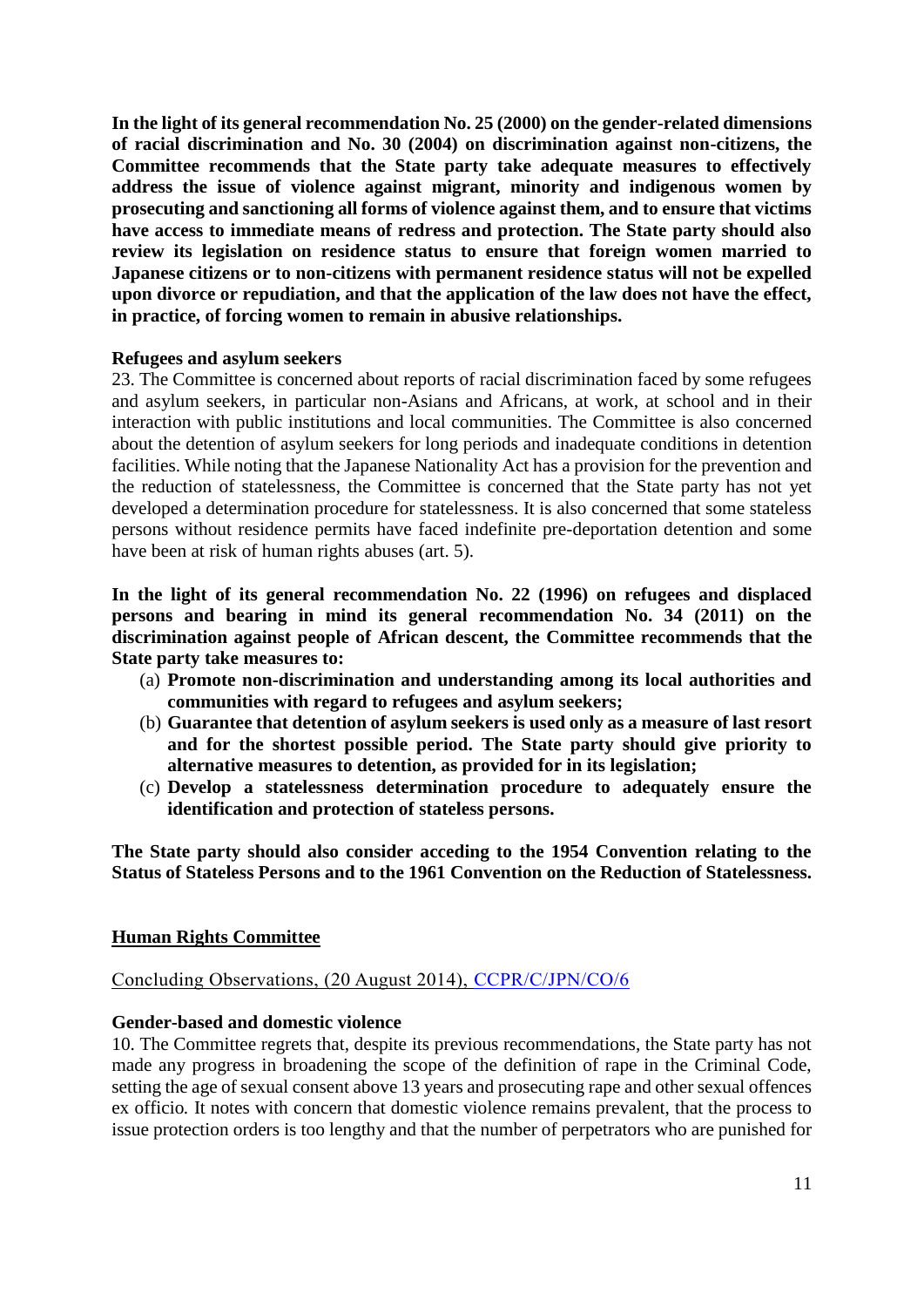that offence is very low. The Committee is concerned by reports of the insufficient protection provided to same-sex couples and immigrant women (arts. 3, 6, 7 and 26).

**In line with the Committee's previous recommendations (see CCPR/C/JPN/CO/5, paras. 14 and 15)** t**he State party should take concrete action to prosecute rape and other crimes of sexual violence ex officio, raise without further delay the age of consent for sexual activities and review the elements of the crime of rape, as established in the Third Basic Plan for Gender Equality. The State party should intensify its efforts to ensure that all reports of domestic violence, including in samesex couples, are thoroughly investigated; that perpetrators are prosecuted and, if convicted, punished with appropriate sanctions; and that victims have access to adequate protection, including through the granting of emergency protective orders and preventing immigrant women who are victims of sexual violence from losing their visa status.**

#### **Discrimination based on sexual orientation and gender identity**

11. The Committee is concerned about reports of social harassment and stigmatization of lesbian, gay, bisexual and transgender persons and discriminatory provisions that exclude same-sex couples from the municipally operated housing system (arts. 2 and 26).

**The State party should adopt comprehensive anti-discrimination legislation that prohibits discrimination on all grounds, including sexual orientation and gender identity, and provides victims of discrimination with effective and appropriate remedies. The State party should intensify its awareness-raising activities to combat stereotypes and prejudice against lesbian, gay, bisexual and transgender persons, investigate allegations of harassment against lesbian, gay, bisexual and transgender persons and take appropriate measures to prevent such stereotypes, prejudice and harassment. It should also remove the remaining restrictions in terms of eligibility criteria applied to same-sex couples with respect to publicly operated housing services at the municipal level.**

#### **Hate speech and racial discrimination**

12. The Committee expresses concern at the widespread racist discourse against members of minority groups, such as Koreans, Chinese or Burakumin, inciting hatred and discrimination against them, and the insufficient protection granted against those acts in the

Criminal and Civil Codes. The Committee also expresses concern at the high number of extremist demonstrations authorized, the harassment and violence perpetrated against minorities, including against foreign students, and the open display in private establishments of signs such as those reading "Japanese only" (arts. 2, 19, 20 and 27).

**The State should prohibit all propaganda advocating racial superiority or hatred that incites discrimination, hostility or violence, and should prohibit demonstrations that are intended to disseminate such propaganda. The State party should also allocate sufficient resources for awareness-raising campaigns against racism and increase its efforts to ensure that judges, prosecutors and police officials are trained to detect hate and racially motivated crimes. The State party should also take all necessary steps to prevent racist attacks and to ensure that the alleged perpetrators are thoroughly investigated, prosecuted and, if convicted, punished with appropriate sanctions.**

**Expulsion and detention of asylum seekers and undocumented immigrants**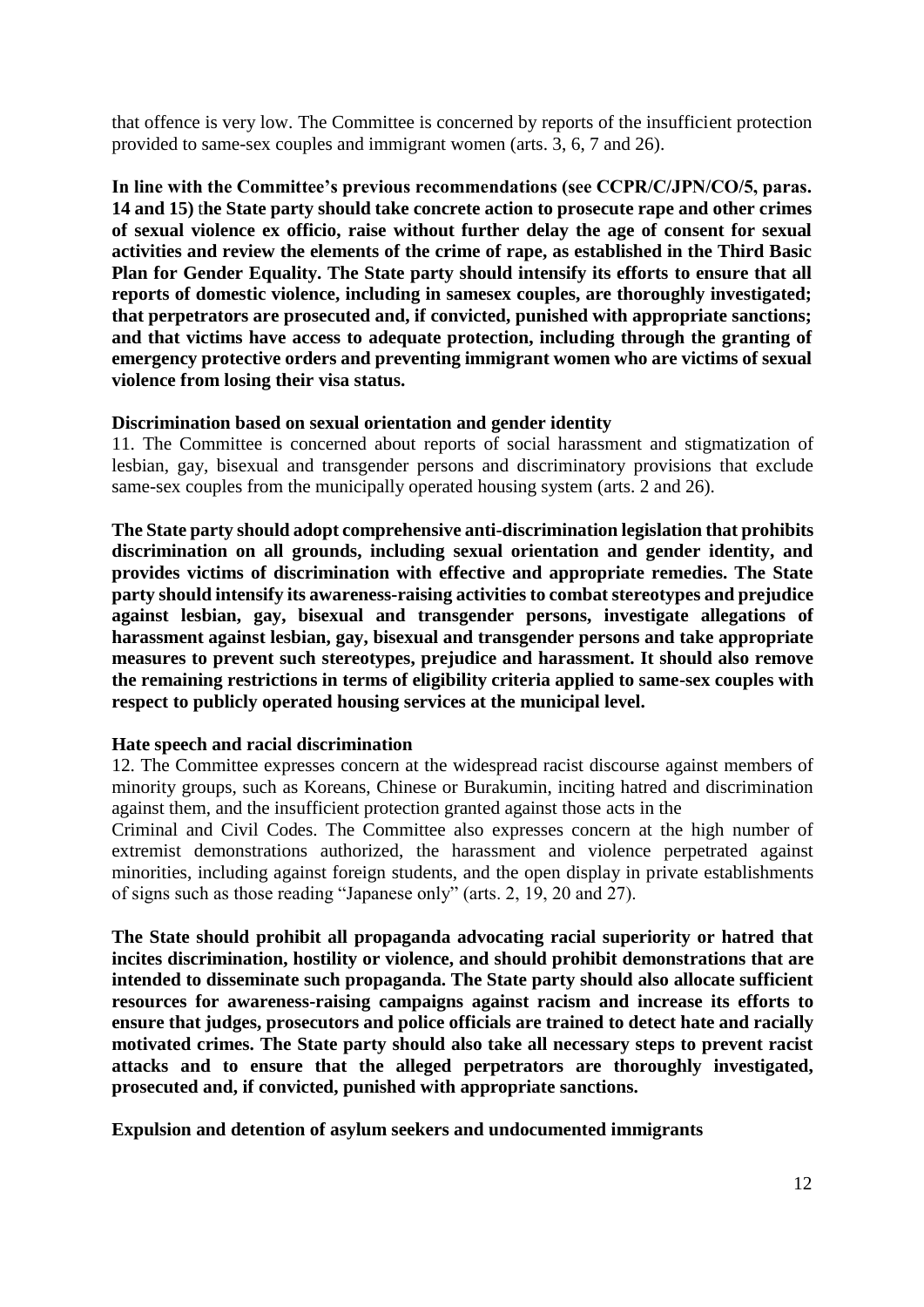19. The Committee expresses concern about reported cases of ill-treatment during deportations, which resulted in the death of a person in 2010. The Committee is also concerned that, despite the amendment to the Immigration Control and Refugee Recognition Act, the principle of nonrefoulement is not implemented effectively in practice. The Committee is further concerned at the lack of an independent appeal mechanism with suspensive effect against negative decisions on asylum, as well as at the prolonged periods of administrative detention without adequate giving of reasons and without independent review of the detention decision (arts. 2, 7, 9 and 13).

# **The State party should:**

- (a) **Take all appropriate measures to guarantee that immigrants are not subject to illtreatment during their deportation;**
- (b) **Ensure that all persons applying for international protection are given access to fair procedures for determination and for protection against refoulement and have access to an independent appeal mechanism with suspensive effect against negative decisions;**
- (c) **Take measures to ensure that detention is resorted to for the shortest appropriate period and only if the existing alternatives to administrative detention have been duly considered and that immigrants are able to bring proceedings before a court that will decide on the lawfulness of their detention.**

# **Trafficking in persons**

15. While appreciating the efforts made by the State party to address trafficking in persons, the Committee remains concerned about the persistence of the phenomenon, as well as about the low number of prison sentences imposed on perpetrators, the fact that no perpetrators of forced labour have been brought to justice, the decline in victim identification and the insufficient support granted to victims (art. 8).

**In line with the Committee's previous concluding observations (see CCPR/C/JPN/CO/5, para. 23), the State party should:**

- (a) **Enhance victim identification procedures, particularly with regard to victims of forced labour, and provide specialized training to all law enforcement officers, including labour inspectors;**
- (b) **Vigorously investigate and prosecute perpetrators and, when convicted, impose penalties that are commensurate with the seriousness of the acts committed;**
- (c) **Enhance the current victim protection measures, including interpretation services and legal support for claiming compensation.**

# **Committee against Torture**

Concluding Observations, (28 June 2013), [CAT/CJPN/CO/2](http://tbinternet.ohchr.org/_layouts/treatybodyexternal/Download.aspx?symbolno=CAT/C/JPN/CO/2&Lang=En)

# **Non-refoulement and detention pending deportation**

9. The Committee expresses its concern about:

(a) The use of lengthy, and in some cases, indefinite detention for asylum seekers under a deportation order according to the Immigration Control and Refugee Recognition Act (ICRRA) as well as the lack of independent review of such detention decision;

(b) The restrictive use of alternatives to detention for asylum seekers;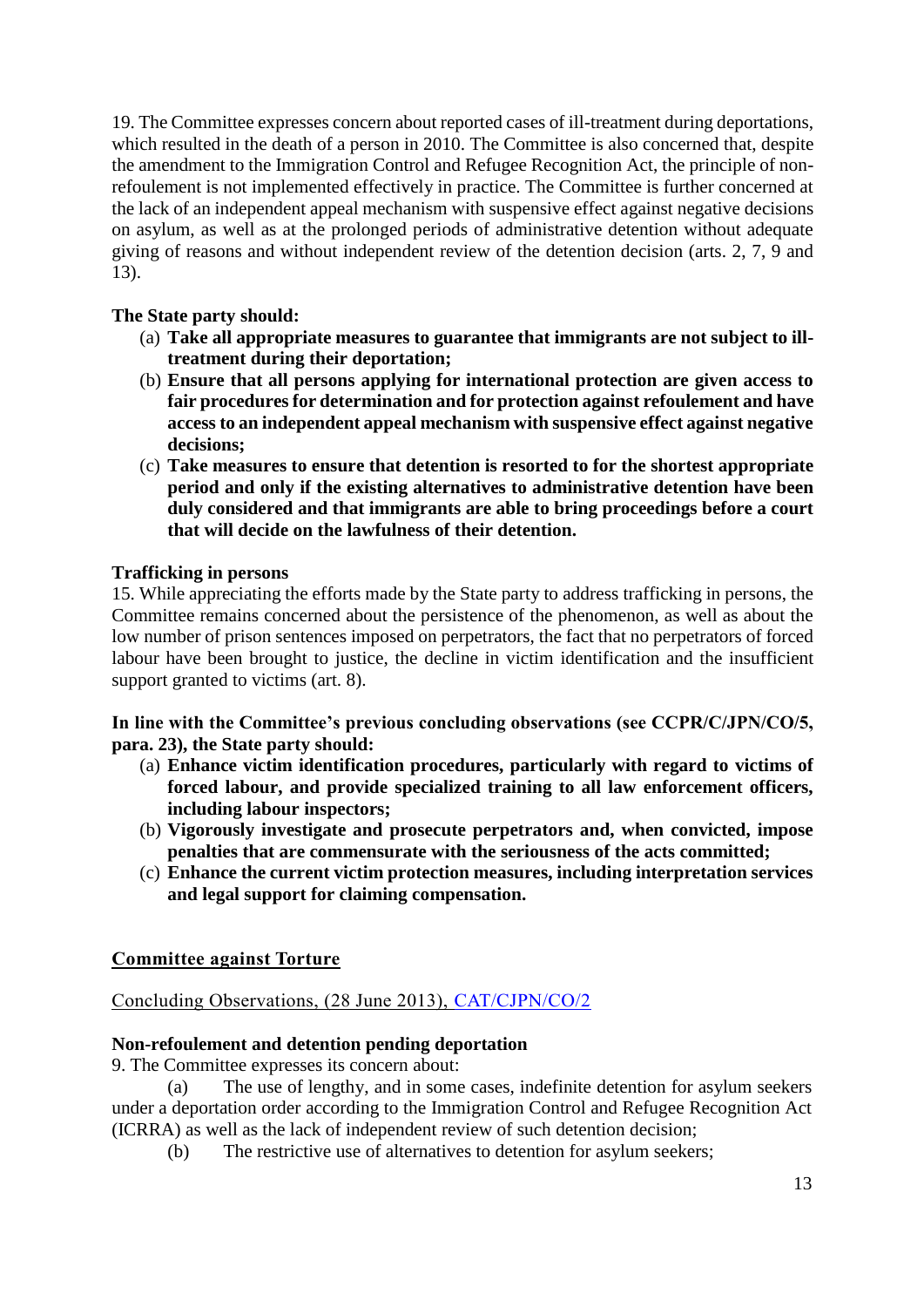(c) The lack of resources and authority of the Immigration Detention Facilities Visiting Committee to effectively discharge its mandate, as well as the appointment of its members by the Ministry of Justice and the Immigration Bureau;

(d) Detention of unaccompanied children in Child Consultation Centres, which are often overcrowded and lack resources for hiring interpreters;

(e) The lack of effective implementation of article 53(3) of the ICRRA, which prohibits the removal of a person to any country where he or she may be subject to torture, as proscribed in article 3 of the Convention (arts. 3, 11 and 16).

**In light of the previous recommendations made by the Committee (para. 14) as well as by the Special Rapporteur on the human rights of migrants, following his mission to Japan in 2011 (A/HRC/17/33/Add.3, para. 82), the State party should:**

**(a) Continue its efforts to bring all legislation and practices relating to the detention and deportation of immigrants or asylum seekers in line with the absolute principle of non-refoulement under article 3 of the Convention;**

**(b) Ensure that the detention of asylum seekers is only used as a last resort, and when necessary, for as short a period as possible, and introduce a maximum period of detention pending deportation;**

**(c) Further utilize alternatives to detention as provided for in the Immigration Control and Refugee Recognition Act;**

**(d) Strengthen the independence, authority and effectiveness of the Immigration Detention Facilities Visiting Committee, inter alia, by providing appropriate resources and authority to ensure effective monitoring detention centres and allowing them to receive and review complaints from immigrants or asylum seekers in detention;**

**(e) Consider acceding to the 1954 Convention relating to the Status of Stateless Persons and the 1961 Convention on the Reduction of Stateless. Victims of military sexual slavery** 

19. Notwithstanding the information provided by the State party concerning some steps taken to acknowledge the abuses against victims of Japan's military sexual slavery practices during the Second World War, the so-called "comfort women", the Committee remains deeply concerned at the State party's failure to meet its obligations under the Convention while addressing this matter, in particular in relation to:

(a) Failure to provide adequate redress and rehabilitation to the victims. The Committee regrets that the compensation, financed by private donations rather than public funds, was insufficient and inadequate;

(b) Failure to prosecute perpetrators of such acts of torture and bring them to justice. The Committee recalls that on account of the continuous nature of the effects of torture, statutes of limitations should not be applicable as these deprive victims of the redress, compensation, and rehabilitation due to them;

(c) Concealment or failure to disclose related facts and materials;

(d) Continuing official denial of the facts and retraumatization of the victims by high-level national and local officials and politicians, including several diet members;

(e) Failure to carry out effective educational measures to prevent gender-based breaches of the Convention, as illustrated, inter alia, by a decrease in references to this issue in school history textbooks;

(f) The State party's rejection of several recommendations relevant to this issue, made in the context of the universal periodic review (A/HRC/22/14/Add.1, paras.147.145 ff.),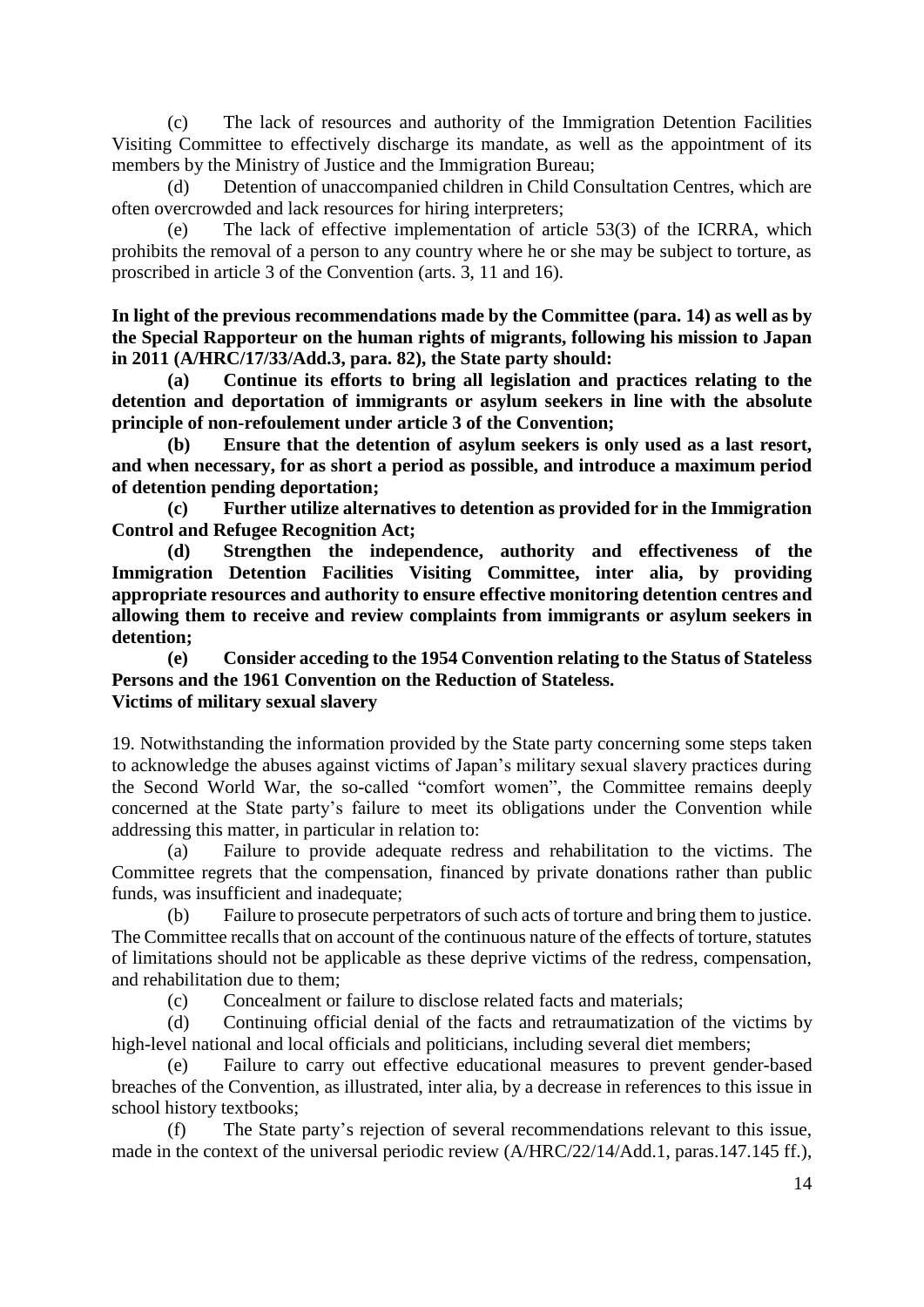which are akin to recommendations made by the Committee (para. 24) and many other United Nations human rights mechanisms, inter alia, the Human Rights Committee (CCPR/C/JPN/CO/5, para. 22), the [Committee on the Elimination of Discrimination against](http://www2.ohchr.org/english/bodies/cedaw/index.htm)  [Women](http://www2.ohchr.org/english/bodies/cedaw/index.htm) (CEDAW/C/JPN/CO/6, para. 38), the [Committee on Economic, Social and Cultural](http://www2.ohchr.org/english/bodies/cescr/index.htm)  [Rights](http://www2.ohchr.org/english/bodies/cescr/index.htm) (E/C.12/JPN/CO/3, para. 26) and several special procedures mandate holders of the Human Rights Council (arts. 1, 2, 4, 10, 14 and 16).

**Recalling its general comment No. 3 (2012), the Committee urges the State party to take immediate and effective legislative and administrative measures to find a victim- centred resolution for the issues of "comfort women", in particular, by:**

**(a) Publicly acknowledging legal responsibility for the crimes of sexual slavery, and prosecuting and punishing perpetrators with appropriate penalties;**

**(b) Refuting attempts to deny the facts by government authorities and public figures and to re-traumatize the victims through such repeated denials;** 

**(c) Disclosing related materials, and investigating the facts thoroughly;**

**(d) Recognizing the victim's right to redress, and accordingly providing them full and effective redress and reparation, including compensation, satisfaction and the means for as full rehabilitation as possible;**

**(e) Educating the general public about the issue and include the events in all history textbooks, as a means of preventing further violations of the State party's obligations under the Convention.**

#### **Violence against women and gender-based violence**

20. While taking note of the State party's efforts to combat gender-based violence, the Committee is concerned at reports on the continuing incidents of gender-based violence, in particular domestic violence, incest and rape, including marital rape, the low number of complaints, investigations, prosecutions and convictions for such cases, and insufficient legal protections for victims. Furthermore, the Committee expresses its concern at the requirement of the victim's complaint in the Penal Code in order to prosecute crimes of sexual violence. (arts. 2, 12, 13, 14 and 16)

**In light of previous recommendations made by the Committee (para. 25) and the [Committee on the Elimination of Discrimination against Women](http://www2.ohchr.org/english/bodies/cedaw/index.htm) (CEDAW/C/JPN/CO/6, paras. 31-34), the State party should strengthen its efforts to prevent and prosecute all forms of gender-based abuse, including domestic violence, incest and rape, including marital rape, in particular, by:**

**(a) Adopting and implementing a coherent and comprehensive national strategy for the elimination of violence against women that includes legal, educational, financial and social components;**

**(b) Guaranteeing victims of such violence access to a complaint mechanism, and facilitating victims' physical and psychological rehabilitation. Such support should be extended to victims of all military personnel, including those in foreign forces in the State party;**

**(c) Promptly, effectively and impartially investigating all incidents of violence against women and prosecuting those responsible. The Committee urges the State party to revise its legislation to ensure that the crime of sexual violence is prosecuted without complaint by the victim;** 

**(d) Broadening public awareness-raising campaigns on all forms of violence against women and gender-based violence.**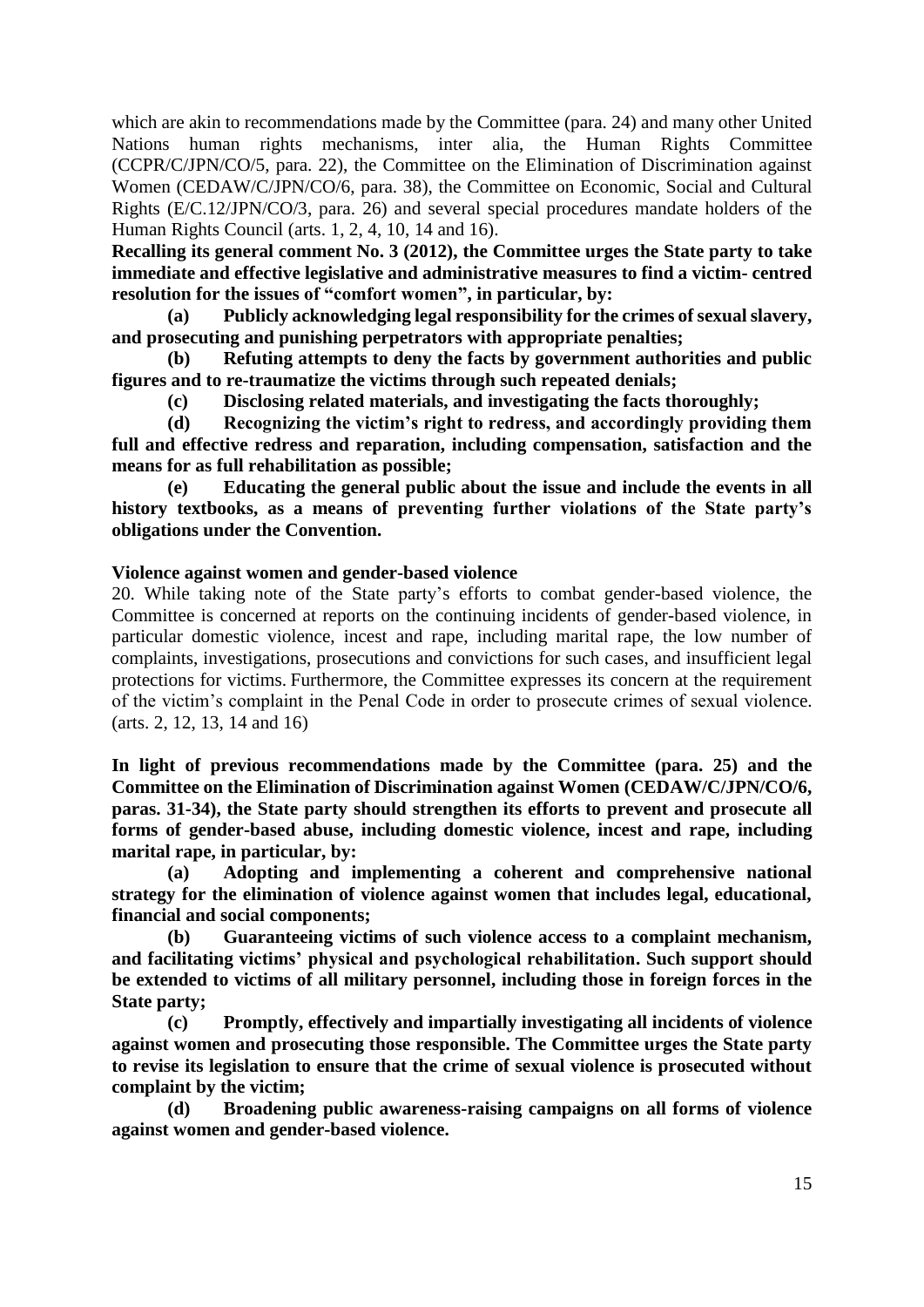# **Trafficking**

21. While noting the State party's efforts to combat human trafficking, including the 2009 Action Plan on Measures to Combat Trafficking in Persons, the Committee is concerned at the lack of information on the resources provided for this action plan, and the [wide discrepancy](http://endic.naver.com/enkrIdiom.nhn?idiomId=f96664f62f9948f0a070fe0b6536b146&query=%EC%BB%A4%EB%8B%A4%EB%9E%80+%EC%B0%A8%EC%9D%B4) between the numbers of persons arrested for trafficking and of persons prosecuted and convicted. The Committee regrets the lack of information about the coordinating and monitoring body and the impact of measures to address trafficking, especially on children (arts. 2, 12, 13, 14 and 16).

**The Committee calls on the State party to fully implement the recommendations made by the Special Rapporteur on trafficking in persons (A/HRC/14/32/Add.4), following her visit to Japan in 2009. In particular, the State party should ensure that:**

**(a) Victims of trafficking are provided with adequate assistance for their physical and psychological recovery;**

**(b) Clear identification procedures are set out, so that victims of trafficking are not incorrectly identified and treated as undocumented migrants and deported without redress or remedy;**

**(c) Perpetrators are prosecuted and punished with appropriate penalties;**

**(d) Specialized training is provided to relevant public officials in this regard. In addition, the State party should consider ratifying the Protocol to Prevent, Suppress and Punish Trafficking in Persons, Especially Women and Children (Palermo Protocol).**

# **III. Special Procedures**

# **Report of the Special Rapporteur on the sale of children, child prostitution and child pornography**

Mission to Japan (3 March 2016) [A/HRC/31/58/Add.1](http://www.ohchr.org/EN/HRBodies/HRC/RegularSessions/Session31/Documents/A_HRC_31_58_Add_1_en.doc)

**Conclusions and recommendations:**

74. **In order for Japan to consolidate its achievements, overcome the remaining challenges and ensure the effective protection of children from the scourge of sexual exploitation, the Special Rapporteur recommends that the Government of Japan:**

- (a) **Strengthen and develop a comprehensive strategy against the sexual exploitation of children, including the appointment of an entity in charge of its design, coordination and follow-up, and ensure complementarity with other existing plans and policies;**
- (b) **Allocate the resources necessary for the effective implementation of the abovementioned strategy, and ensure the participation of children and youth in its design, implementation and evaluation; as part of the strategy, it should:**
	- (i) **Establish a clear and comprehensive legal framework to prevent, prohibit and protect children from all forms of sale and sexual exploitation, and in particular increase the age of consent for marriage of girls to 18 years of age, and the age of sexual consent of children; and expand the definition of child sexual abuse;**
		- […]